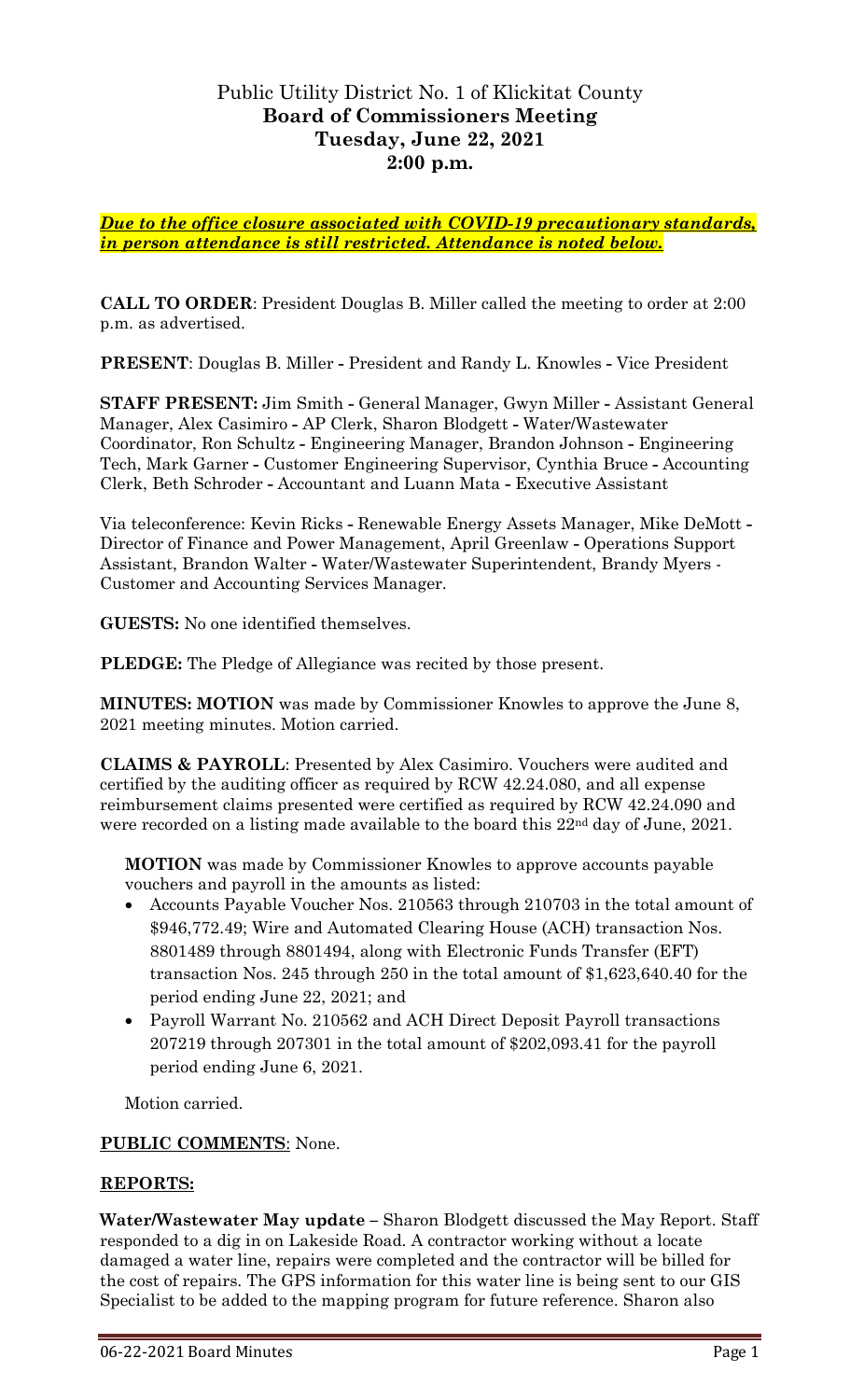recognized that the newer operators are beginning to find their niche, providing support and innovative suggestions. After board direction for the Glenwood water system connection process, we had eleven applicants in the queue. We received payment from seven applicants for service. Four of these now have meters installed, the other three require a line extension for service. Of the four remaining applicants in the queue, three have backed out and one requires site visit. Staff has been in discussions with the Klickitat School District regarding irrigation best practices to help with source production during summer months. The project in the Wishram Heights subdivision is moving forward rapidly. They have expressed their plan to have all of the meters installed by the end of 2021. The Lyle radio water meter installation and GPS project is nearly complete.

**Operations May update -** Mark Garner provided the May Operations Report. May's reliability figures and crew construction projects were discussed. Construction work in the Goldendale area has increased. Crews are also completing right of way clearing one week a month. They have also upgraded a few reclosers for units with non-reclose capability and moved one recloser to a better location in preparation of fire season. The contractor tree crews and faller are working in the Klickitat area.

**Engineering May update -** Mark Garner, Ron Schultz and Brandon Johnson reviewed their Engineering department update for May. Data center inquiries are still coming in. One of these entities has paid to complete a new feasibility study at the Energizer Substation. We have hired an engineering intern for the summer as part of a program sponsored through Energy Northwest. Programs like this will assist us in our efforts to grow our own staff. Ron is focused on development of a staff training plan. Engineers are very busy with new installation inquires. With all of the maintenance projects and right of way work, new installations are scheduled out several weeks. Engineers are also concentrating on fire mitigation planning efforts.

**May financial update -** Cynthia Bruce and Beth Schroder presented the financial report for the month of May. Finance committee reviewed our financial performance through May. Renewable Natural Gas revenues remain below budget through May, offset by White Creek wind revenue. Retail rate revenue and Aid in Construction revenue are above budget. Net revenue is above budget year to date. With the uncertainty of when LOCI production increases may be realized, forecasted revenues for the RNG project have been reduced by \$300k. Year-to-date expenses continue to be under-budget. The year-end expense forecast has been decreased by \$500,000. The 2nd quarter year-end forecast will be provided in August, allowing the completion of June financial reports to be included in the review by staff. We are working through the final M&E tax exemption reimbursement submission for RNG. Anticipated funds are at least \$300,000. Our current year-end forecasted debt service coverage is 1.79. This increase from budget is due to the refinance as the budget did not include the refinancing. To help with this, we have added new budgeted numbers for DSC and for Days Cash on Hand that take the refinancing into account so we can see a truer picture of our financial performance during the year. Capital spending is under budget. Staff will evaluate capital projects as we move through the second half of the year. The accelerated debt repayment expense has been added to the financial reporting. Current year-end forecast includes a payment of \$1,000,000. This will continue to be evaluated as we move through the year. Lastly, we are forecasting to have 241 days cash on hand at year-end.

**COMMISSIONER DOUGLAS MILLER -** Commissioner Miller stated he would attend the Washington Public Utility District Water quarterly water meeting teleconference.

**COMMISSIONER RANDY KNOWLES -** Commissioner Knowles did not have a report.

**COMMISSIONER DAN GUNKEL -** Commissioner Gunkel was absent from this meeting.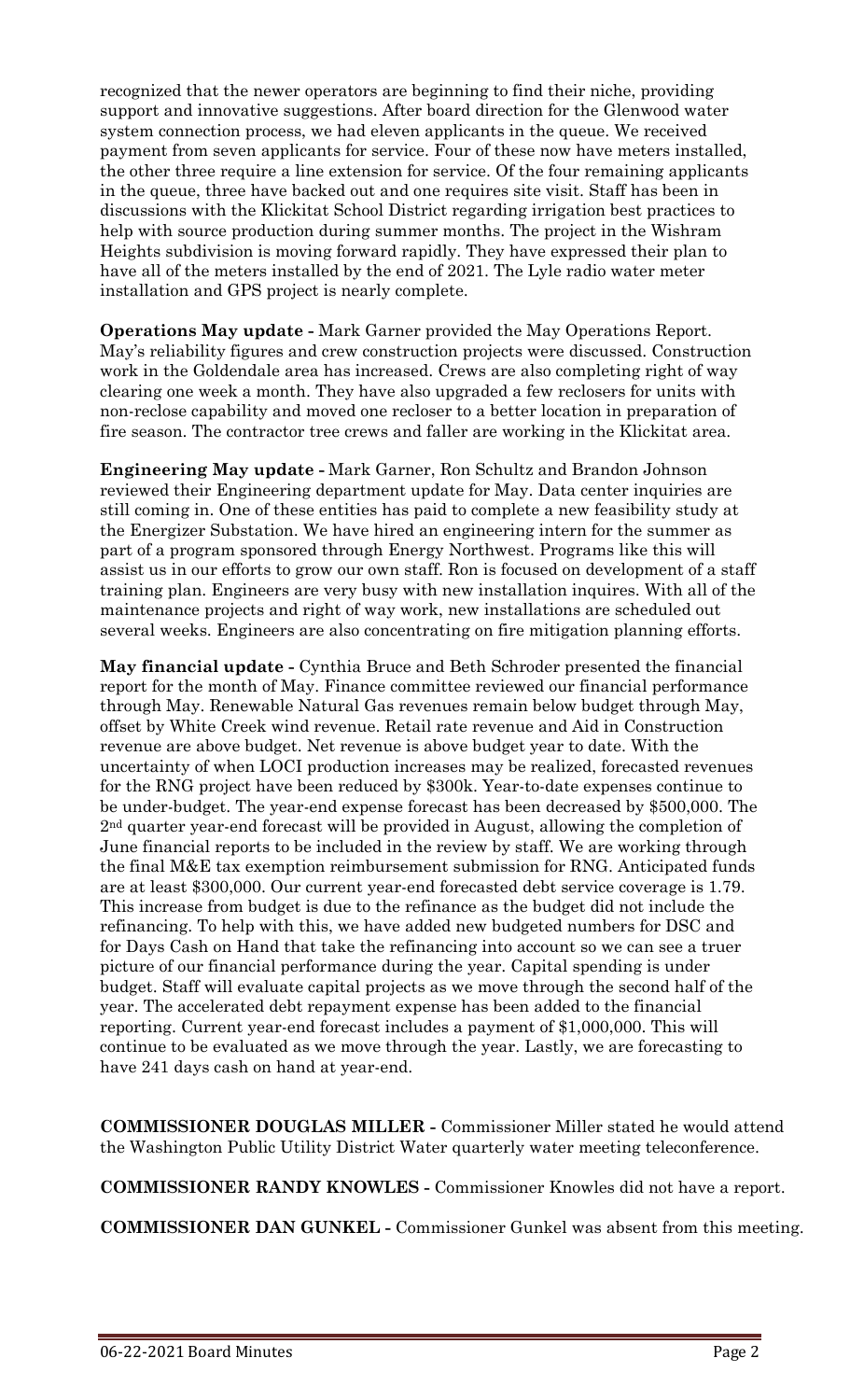# **GENERAL MANAGER – The following items are additions to the GM report.** The complete report can be found at:

[htp://www.klickitatpud.com/topicalMenu/commissioners/GM\\_Reports.aspx](http://www.klickitatpud.com/topicalMenu/commissioners/GM_Reports.aspx)

- COVID update Jim said that with state plans to open up at the end of June, our intention is to open our offices at the same time. We will open our lobbies in Goldendale and White Salmon on June 30, however White Salmon will operate under a reduced schedule due to coverage. We will also open our commission meetings up to the public again. We are completing work this week to finalize the room audio-video updates and will rearrange the room to accommodate customer attendance. Our plan is to keep the WebEx functions and phone available for the next meeting, then will reevaluate meeting options for future meetings.
- Pumped Storage update Department of Ecology has notified us that the project's 401C Water Quality application was denied without prejudice. The project proponents, Free Flow Power (FFP) filed this application early, in part because their expedited FERC application process required it. They were not actually ready to file this application and many of the details were lacking. As FERC has now rejected their request for the expedited licensing process, they will refile this application when they are ready.
- Weekly Fire Risk Meetings we are holding weekly meetings to discuss DNR's Industrial Fire precaution Level (IFPL) levels as well as the national weather service's weather watch warnings. From this and other local information, we are taking actions as appropriate with reclosers, vegetation management work and crew notifications.
- Vegetation Management Software staff is evaluating software used by some utilities to help us improve our vegetation management. The software potentially will help us with improving determination of vegetation encroachment in our rights of ways, identify hazard trees and forest health, provide a tool to prioritize and track our vegetation management work as well as build local growth patterns to help us determine trimming cycles.
- Potential Water Service request Scott Tillman of NSC is evaluating construction of a mobile home park on the East end of the Aluminum plant property. This application would take significant infrastructure construction but may provide opportunities for the Cliffs Water System, so Jim will engage Tom McDonald in our response.

# **AGENDA ITEMS:**

- **A. RESOLUTION 1805: MISCELLANEOUS SURPLUS SALE MOTION**  was made by Commissioner Knowles to approve Resolution 1805 authorizing staff to surplus the items referenced in the packet. Motion carried.
- **B. LARGE LOAD POLICY UPDATE - MOTION** was made by Commissioner Knowles to adopt the recommended changes to Policies 16- Line Extension, 20- Transmission Service Generation Interconnection, 21- Customer Service-Electric and Policy 43- Electrical Interconnection Requirements as presented by staff. Motion carried.
- C. **BID AWARD ECHO GLEN TO BRISTOL RD REBUILD - MOTION** was made by Commissioner Knowles to approve the bid award to Magnum Power in the amount of \$510,407.00 as the low successful bidder. Motion carried.
- D. **PREQUALIFICATION OF PROFESSSIONAL SERVICES - MOTION**  was made by Commissioner Knowles to approve the addition of Radio Service Solutions, LLC and AiDash and agree to add them to the Professional Services roster for the 2021 period. Motion carried.

**Adjourned** - There being no further business, the meeting adjourned at 4:07 p.m.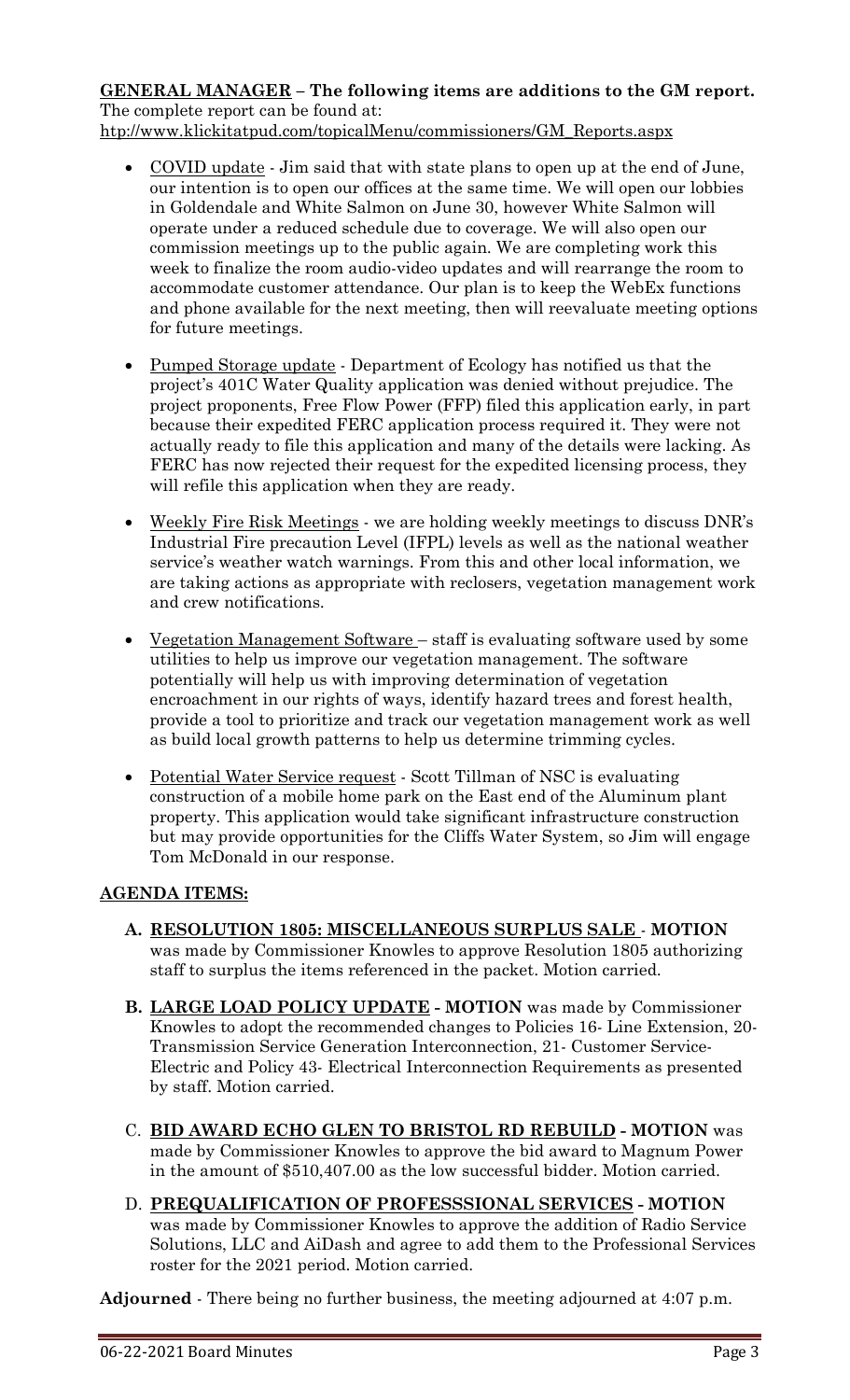/S/ Douglas B. Miller, President

/S/ Randy L. Knowles, Vice President

 $\begin{tabular}{c} ABSENT \\ \hline Dan G. Gunkel, Secretary \\ \end{tabular} \begin{tabular}{c} \hspace*{-0.1cm} & \hspace*{-0.1cm} & \hspace*{-0.1cm} & \hspace*{-0.1cm} & \hspace*{-0.1cm} & \hspace*{-0.1cm} & \hspace*{-0.1cm} & \hspace*{-0.1cm} & \hspace*{-0.1cm} & \hspace*{-0.1cm} & \hspace*{-0.1cm} & \hspace*{-0.1cm} & \hspace*{-0.1cm} & \hspace*{-0.1cm} & \hspace*{-0.1cm} & \hspace*{-0.1cm} & \hspace*{-0.1cm$ Date Approved: July 13, 2021

<u>Isleman Mata</u>, Executive Assistant